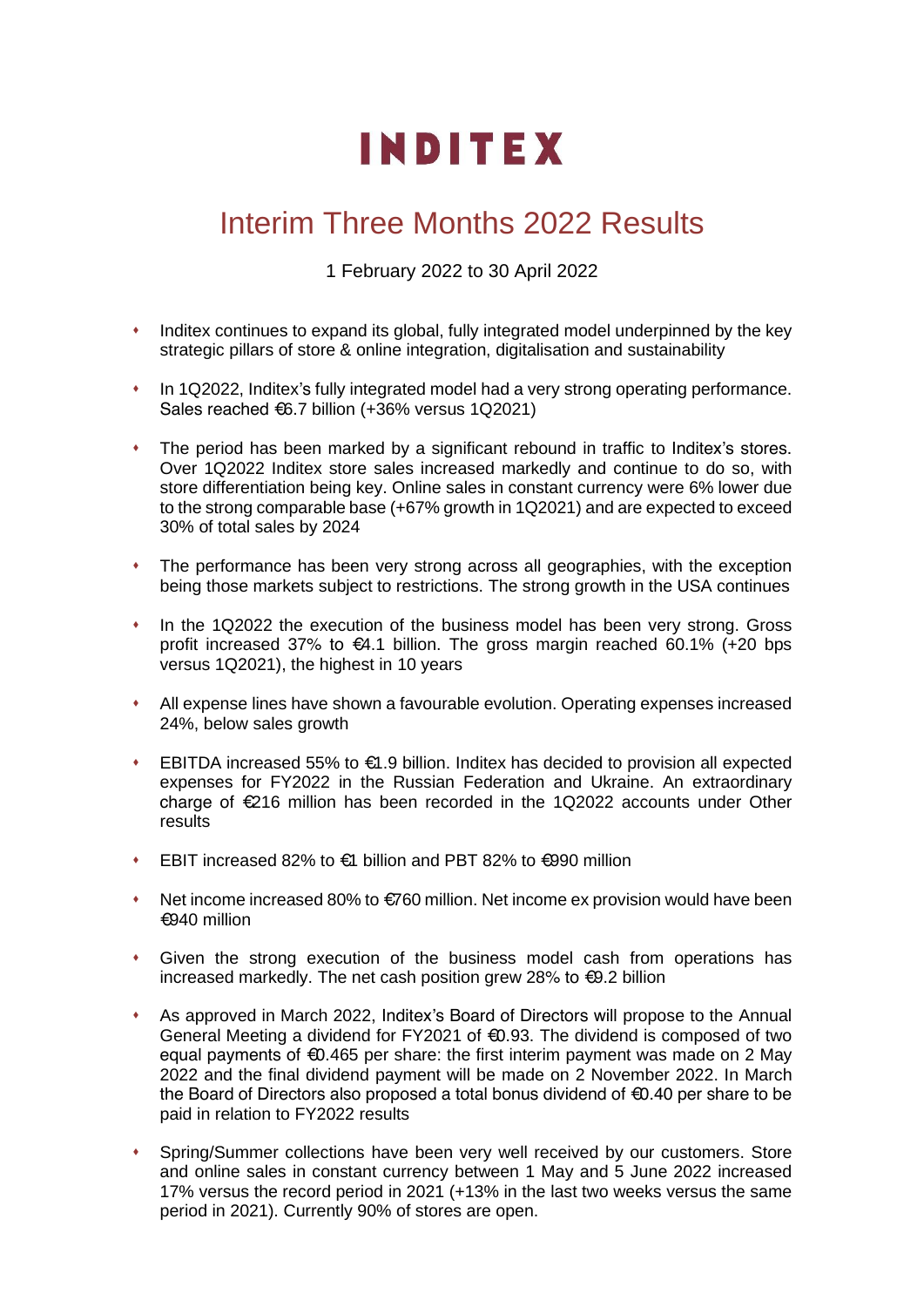## First quarter 2022: Very strong execution

Inditex continues to expand its global, fully integrated model underpinned by the key strategic pillars of store & online integration, digitalisation and sustainability.

In 1Q2022 Inditex's fully integrated model had a very strong operating performance. The Spring/Summer collections have been very well received by our customers. Sales reached €6.7 billion (+36% versus 1Q2021).

The period has been marked by a significant rebound in traffic to Inditex's stores. Over 1Q2022 Inditex store sales increased markedly and continue to do so, with store differentiation being key.

The performance has been very strong across all geographies, with the only exception of those markets subject to restrictions. The strong growth in the USA continues.

In 1Q2022 openings have been carried out in 16 markets. At the end of the period Inditex operated 6,423 stores. A list of total stores by concept is included in Annex I. The number of stores with sales during the period on a weekly basis is included in Annex II. Inditex temporarily paused its operations in Ukraine on 24 February 2022 and in the Russian Federation on 5 March 2022. In China, 67 stores were subject to lockdowns during the 1Q2022. To date, 4 stores remain temporarily closed in China.

In 1Q2022 online sales in constant currency were 6% lower due to the strong comparable base (+67% growth in 1Q2021).

In 1Q2022 the execution of the business model was very strong. Gross profit increased 37% to €4.1 billion. The gross margin reached 60.1% (+20 bps versus 1Q2021), the highest in 10 years.

All expense lines have shown a favourable evolution. Operating expenses increased 24%, below sales growth.

EBITDA increased 55% to €1.9 billion. Inditex has decided to provision all expected expenses for FY2022 in the Russian Federation and Ukraine. An extraordinary charge of €216 million has been recorded in the 1Q2022 accounts under Other results.

EBIT increased 82% to €1 billion and PBT 82% to €990 million.

Annex III includes a breakdown of the Financial Results.

The tax rate applied to the quarterly result is the best estimate for the fiscal year 2022 based on available information.

Net income increased 80% to €760 million. Net income ex provision would have been €940 million.

Given the strong execution of the business model cash from operations has increased markedly. The net cash position grew 28% to €9.2 billion at the end of 1Q2022.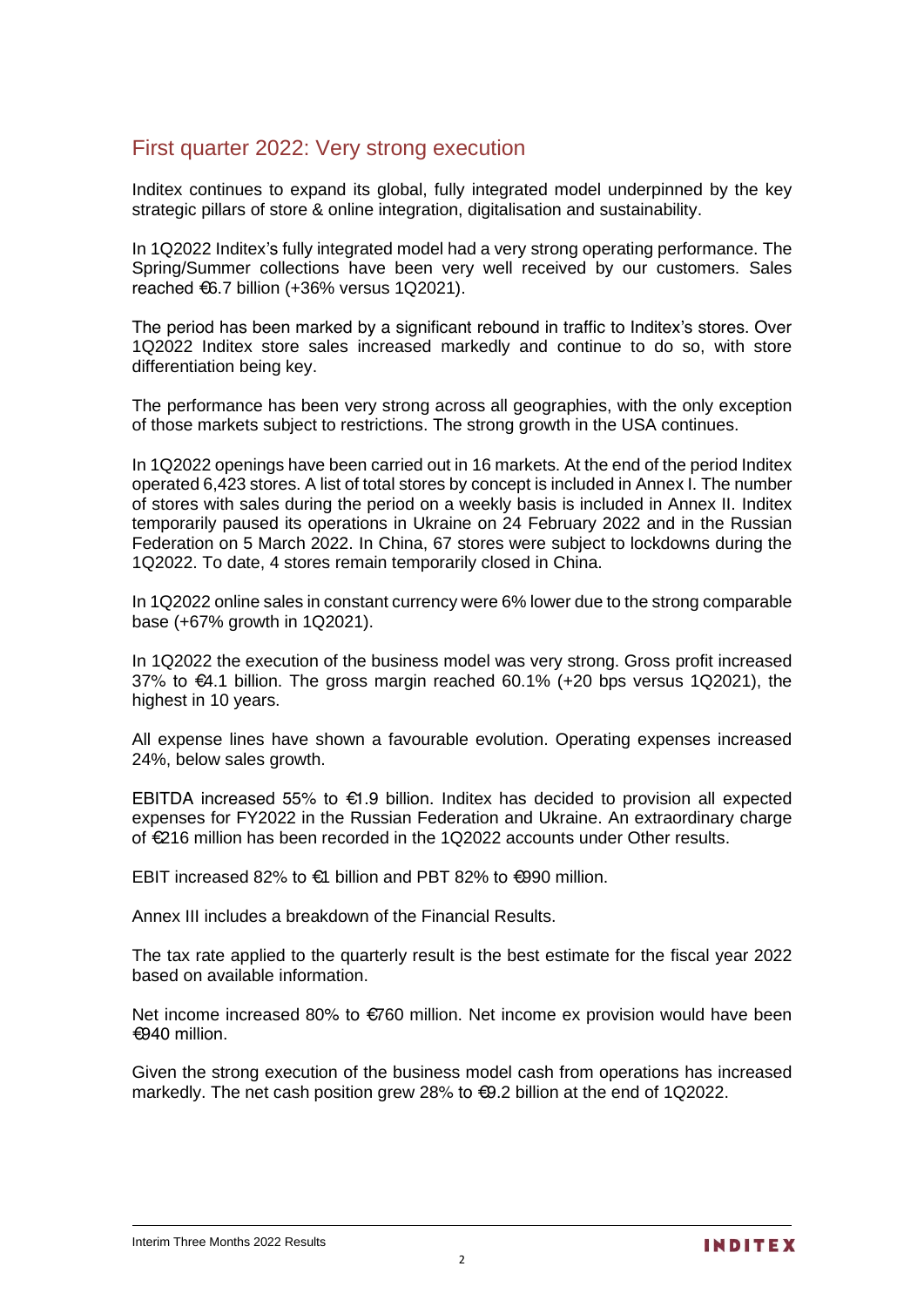| <b>Million Euros</b>       | 30 April<br>2022 | 30 April<br>2021 |
|----------------------------|------------------|------------------|
| Cash & cash equivalents    | 6,589            | 7,084            |
| Short term investments     | 2,624            | 102              |
| Current financial debt     | (23)             | (10)             |
| Non current financial debt | (1)              | (1)              |
| Net financial cash (debt)  | 9,189            | 7.176            |

Closing inventory increased 27%. Inditex has decided to accelerate inventory inflows without any change to commitment levels in order to increase product availability in the face of possible supply chain tensions. The inventory is considered to be of high quality and is consistent with the strong sales performance going into 2Q2022.

| <b>Million Euros</b>      | 30 April | 30 April |
|---------------------------|----------|----------|
|                           | 2022     | 2021     |
| <b>Inventories</b>        | 3,517    | 2,769    |
| <b>Receivables</b>        | 874      | 893      |
| Payables                  | (7,710)  | (5,781)  |
| Operating working capital | (3,320)  | (2, 118) |

# Second quarter 2022

Spring/Summer collections have been very well received by our customers. Store and online sales in constant currency between 1 May and 5 June 2022 increased 17% versus the record period in 2021 (+13% in the last two weeks versus the same period in 2021). Currently 90% of stores are open.

### **Outlook**

Inditex continues to see strong growth opportunities. The strategic initiatives to strengthen our global fully integrated store and online model are accelerating. Sustainability and digitalisation are key parts of our strategy. We plan to continue developing these key long-term priorities in order to maximise organic growth.

The Inditex business model is characterised by a full integration of stores and online providing the latest fashion with the right combination of quality and price to offer a unique customer experience. The flexibility and responsiveness of the business model in conjunction with in-season proximity sourcing allows a swift reaction to consumer demand with price stability and unique market positioning.

At current exchange rates Inditex expects a neutral currency impact on sales in FY2022.

Online sales are expected to exceed 30% of total sales by 2024.

In 2022 Inditex expects a stable gross margin (+/-50 bps).

Inditex's goal is to reinforce the uniqueness of its business model through investments in differentiation, digitalisation and sustainability. Capital expenditure for 2022 will be around €1.1 billion.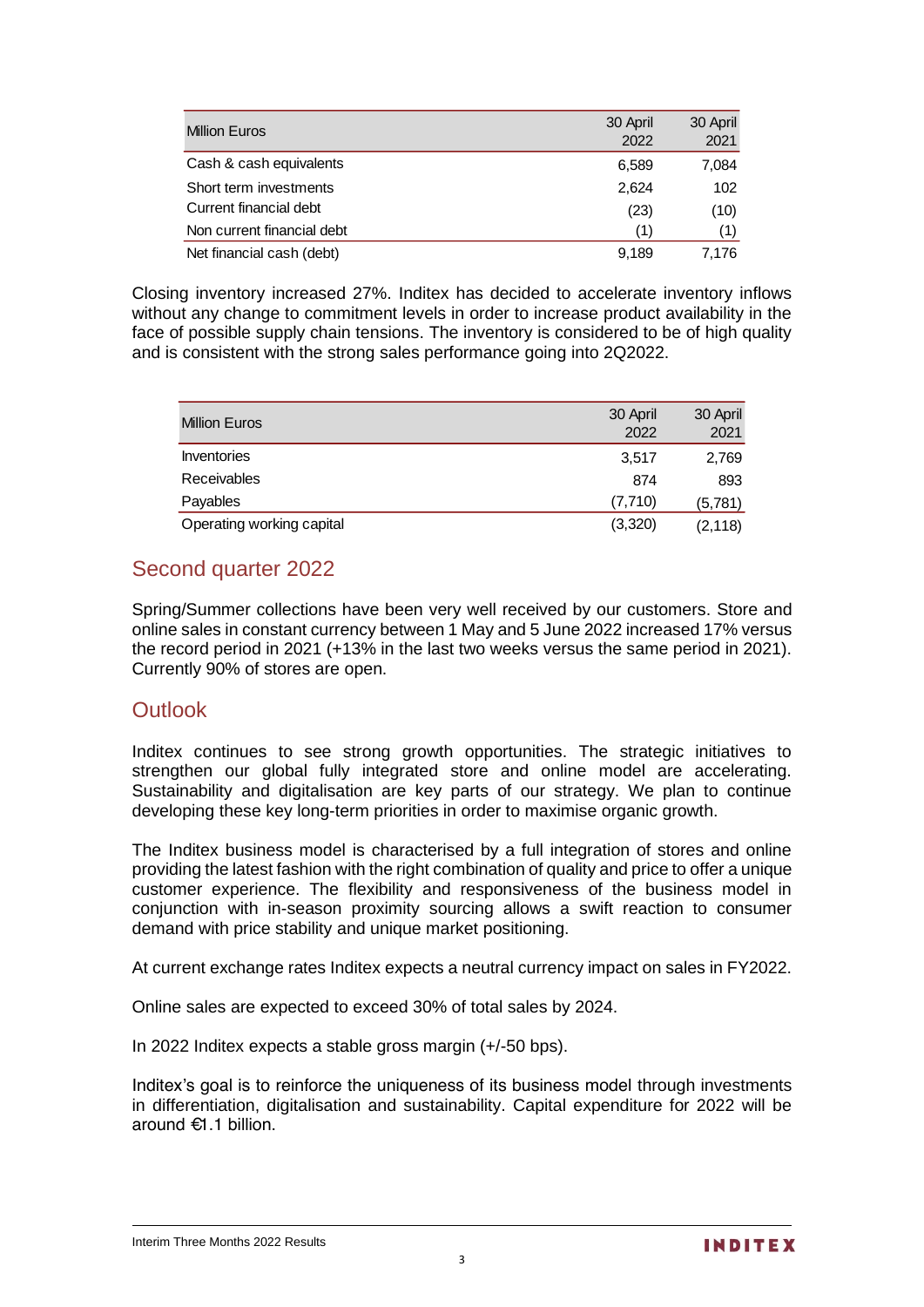# **Sustainability**

Sustainability is a key part of Inditex's strategy. As per the Sustainability Roadmap Goals, Inditex is on track to deliver upon all of the targets set for 2022, 2023 and 2025. In recent periods, outperformance has been seen in two main areas: Join Life and renewable energy.

In May 2022, Inditex and Infinited Fiber Company announced a partnership agreement that reflects their shared goal of promoting innovative technologies that move the industry towards textile circularity. Inditex has pledged to buy 30% of the future production volume of Infinna™, a textile fibre produced by Infinited Fiber Company and created entirely from recycled clothes, for a total of more than €100 million over a threeyear period, starting in 2024.

As part of this partnership, Zara has launched a capsule collection that incorporates this innovative, high-quality fibre.

This project is yet another product of Inditex's Sustainability Innovation Hub, our open innovation platform. We work with start-ups, academic institutions and tech centres to promote and scale up innovations in materials, technologies and processes that reduce the environmental footprint of fashion products and help move the industry towards sustainable and circular solutions.

#### **Dividends**

As approved in March 2022, Inditex's Board of Directors will propose to the Annual General Meeting a dividend for  $FY2021$  of  $€0.93$ . The dividend is composed of two equal payments of €0.465 per share: the first interim payment was made on 2 May 2022 and the final dividend will be made on 2 November 2022.

As a reminder, in March the Board of Directors also proposed a total bonus dividend of €0.40 per share to be paid in relation to FY2022 results.

#### Agreements of the Board of Directors

Inditex´s Annual General Meeting will take place at the Company's registered office on 12 July 2022.

For additional information:



Investor Relations ir@inditex.com Tel: +34 981 18 53 64 www.inditex.com

- Tables and appendix to follow –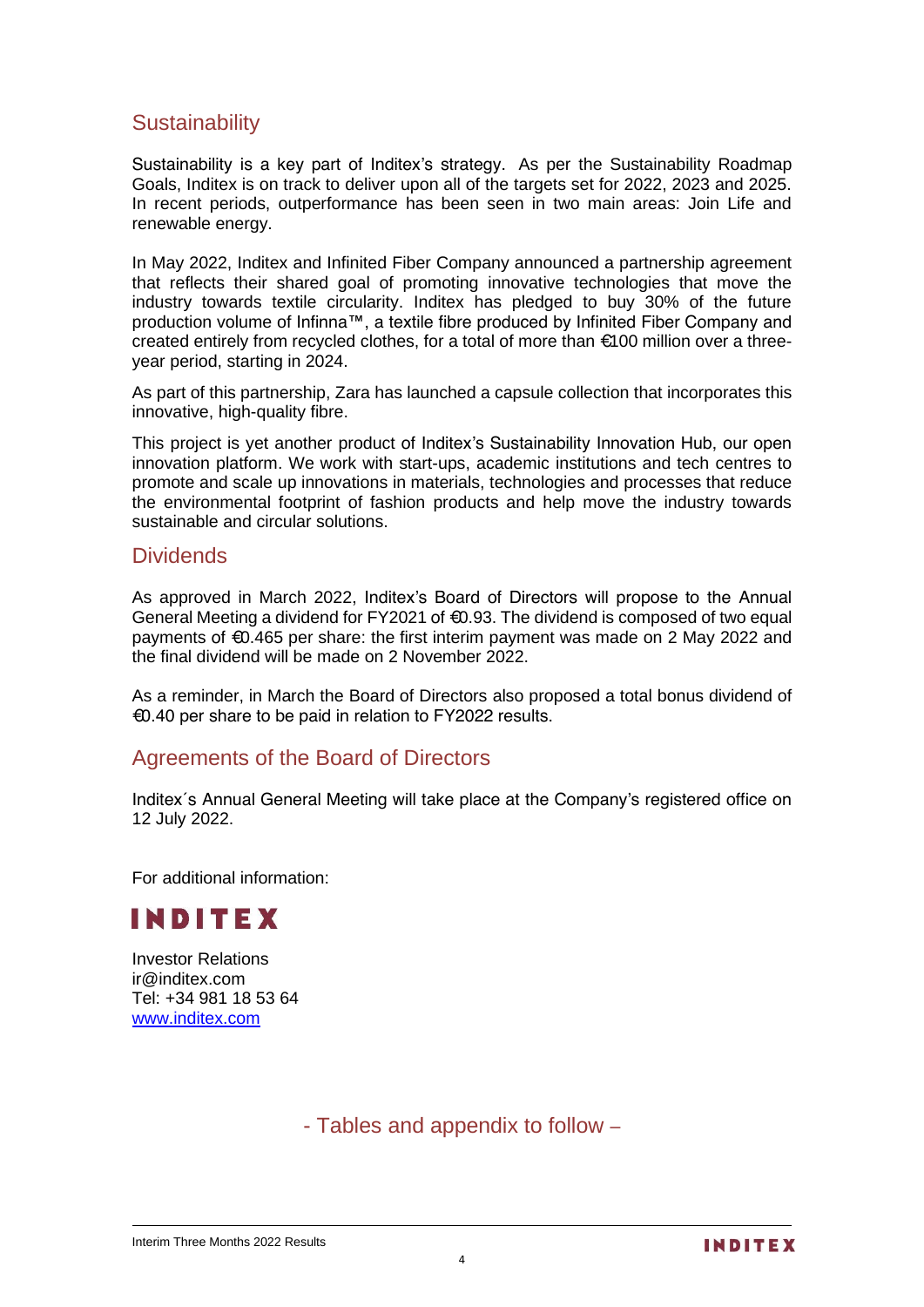# Consolidated financial statements

| <b>Grupo Inditex</b>                                 |            |            |
|------------------------------------------------------|------------|------------|
| 1Q2022 profit & loss statement (€m)                  |            |            |
|                                                      | 1Q2022 (*) | 1Q2021 (*) |
| <b>Net sales</b>                                     | 6,742      | 4,942      |
| Cost of sales                                        | (2,688)    | (1,980)    |
| <b>Gross profit</b>                                  | 4,054      | 2,962      |
| Gross margin                                         | 60.1%      | 59.9%      |
| Operating expenses                                   | (2, 126)   | (1,716)    |
| Other net operating income (losses)                  | (11)       | (11)       |
| <b>Operating cash flow (EBITDA)</b>                  | 1,917      | 1,235      |
| EBITDA margin                                        | 28.4%      | 25.0%      |
| Other results                                        | (216)      |            |
| Amortisation and depreciation                        | (667)      | (666)      |
| <b>Operating income (EBIT)</b>                       | 1,034      | 569        |
| <b>EBIT</b> margin                                   | 15.3%      | 11.5%      |
| <b>Financial results</b>                             | (49)       | (34)       |
| Results from companies consolidated by equity method | 5          | 9          |
| Income before taxes                                  | 990        | 544        |
| EBT margin                                           | 14.7%      | 11.0%      |
| Taxes                                                | (225)      | (121)      |
| Net income                                           | 766        | 423        |
| <b>Minorities</b>                                    | 6          | 1          |
| Net income attributable to the controlling company   | 760        | 421        |
| Net income margin                                    | 11.3%      | 8.5%       |
|                                                      |            |            |
| Earnings per share, Euros (**)                       | 0.244      | 0.135      |

(\*) Unaudited data

(\*\*) Shares for EPS calculation 3,112,929,569 for 2022 and 3,114,870,407 for 2021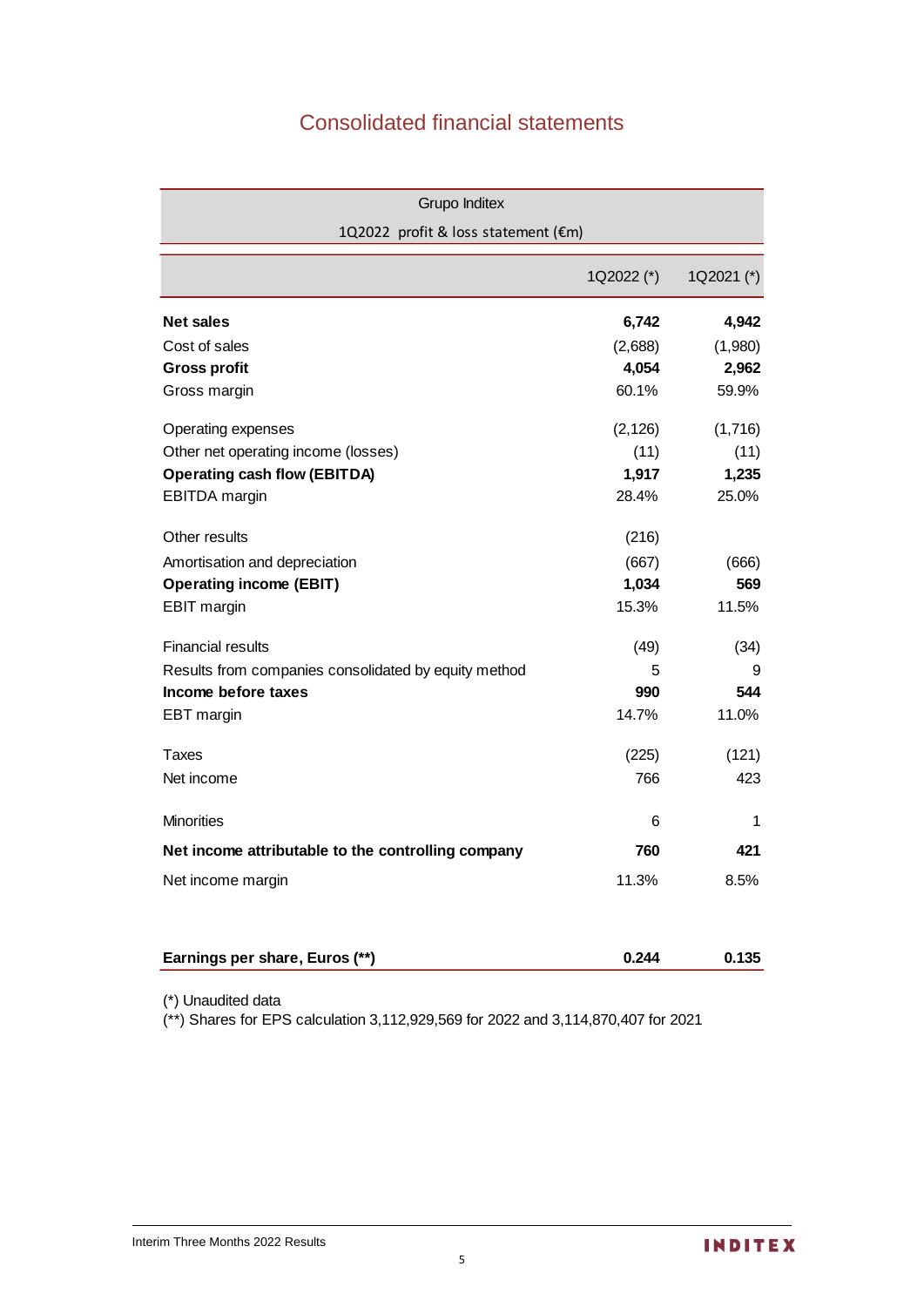| Grupo Inditex                                       |           |           |
|-----------------------------------------------------|-----------|-----------|
| Consolidated Balance Sheet as of 30 April 2022 (€m) |           |           |
|                                                     | 30 April  | 30 April  |
|                                                     | $2022(*)$ | $2021(*)$ |
|                                                     |           |           |
| Assets                                              |           |           |
| <b>NON CURRENT ASSETS</b>                           | 15,610    | 15,478    |
| Right of use                                        | 5,160     | 5,427     |
| Intangible assets                                   | 866       | 704       |
| Tangible assets                                     | 7,618     | 7,393     |
| <b>Financial investments</b>                        | 316       | 271       |
| Other                                               | 1,650     | 1,684     |
| <b>CURRENT ASSETS</b>                               | 14,058    | 11,242    |
| <b>Inventories</b>                                  | 3,517     | 2,769     |
| Receivables                                         | 874       | 893       |
| Short term investments                              | 2,624     | 102       |
| Cash & cash equivalents                             | 6,589     | 7,084     |
| Other                                               | 454       | 393       |
|                                                     |           |           |
| <b>TOTAL ASSETS</b>                                 | 29,668    | 26,720    |
| <b>Total Liabilities &amp; Shareholders' Equity</b> |           |           |
| <b>SHAREHOLDERS' EQUITY</b>                         | 15,228    | 13,886    |
| Equity attributable to the Group                    | 15,194    | 13,855    |
| Minority interests                                  | 34        | 31        |
| <b>NON CURRENT LIABILITIES</b>                      | 5,105     | 5,472     |
| Deferred taxes                                      | 415       | 436       |
| <b>Financial debt</b>                               | 1         | 1         |
| Lease liability                                     | 4,178     | 4,527     |
| Other                                               | 511       | 508       |
| <b>CURRENT LIABILITIES</b>                          | 9,335     | 7,362     |
| <b>Financial debt</b>                               | 23        | 10        |
| Lease liability                                     | 1,580     | 1,551     |
| Payables                                            | 7,710     | 5,781     |
| Other                                               | 21        | 20        |
| TOTAL LIABILITIES & SHAREHOLDERS' EQUITY            | 29,668    | 26,720    |

(\*) Unaudited data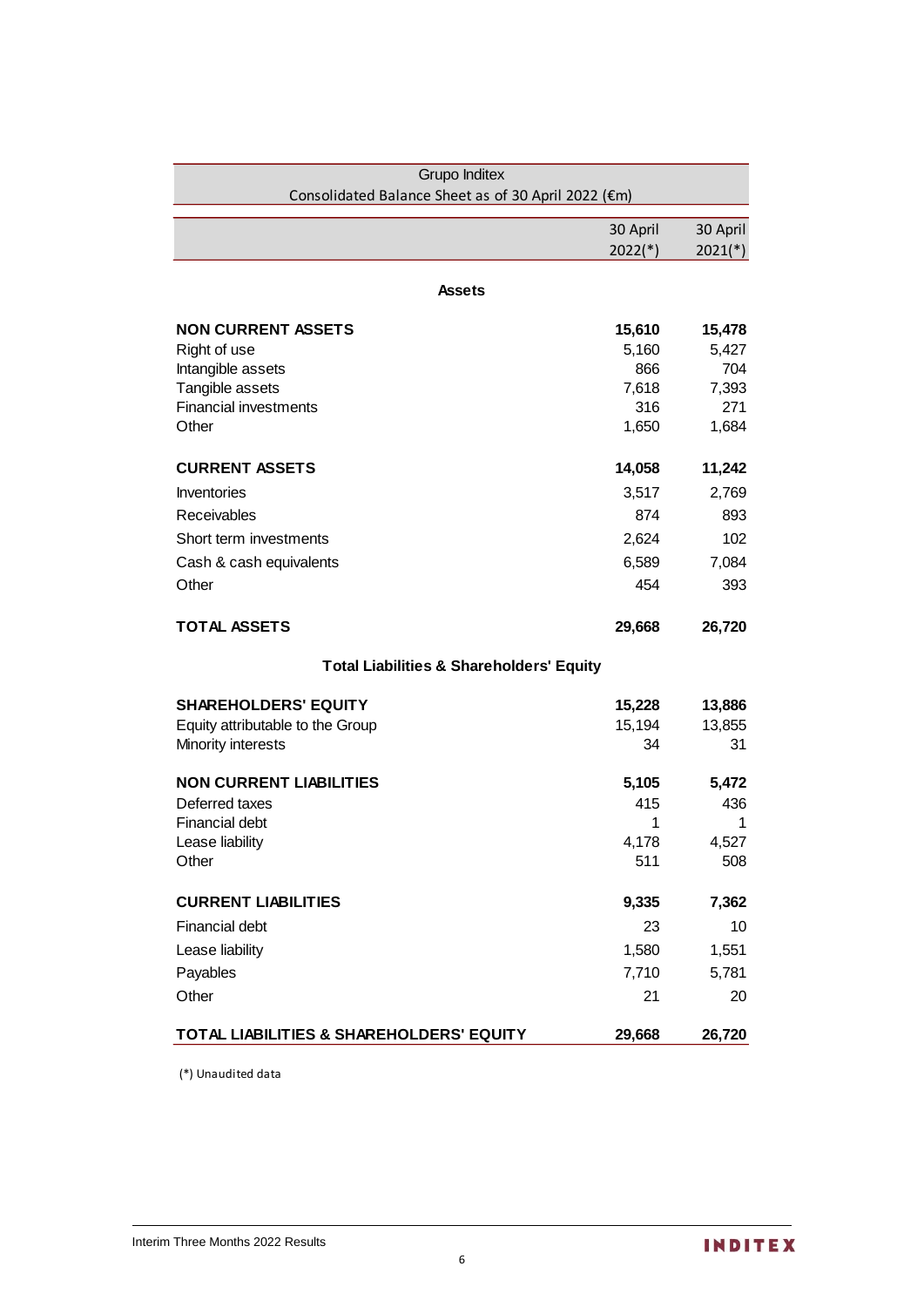# Annex I

Number of stores by concept

| Concept       |           | 30 April 2022 30 April 2021 |       |
|---------------|-----------|-----------------------------|-------|
| Zara          |           | 1,947                       | 2,007 |
|               | Zara Kids | 54                          | 78    |
|               | Zara Home | 471                         | 527   |
| Pull&Bear     |           | 870                         | 870   |
| Massimo Dutti |           | 633                         | 750   |
| Bershka       |           | 972                         | 994   |
| Stradivarius  |           | 923                         | 936   |
| Oysho         |           | 553                         | 596   |
| Total         |           | 6,423                       | 6,758 |

# Annex II

Stores with sales during the period on a weekly basis

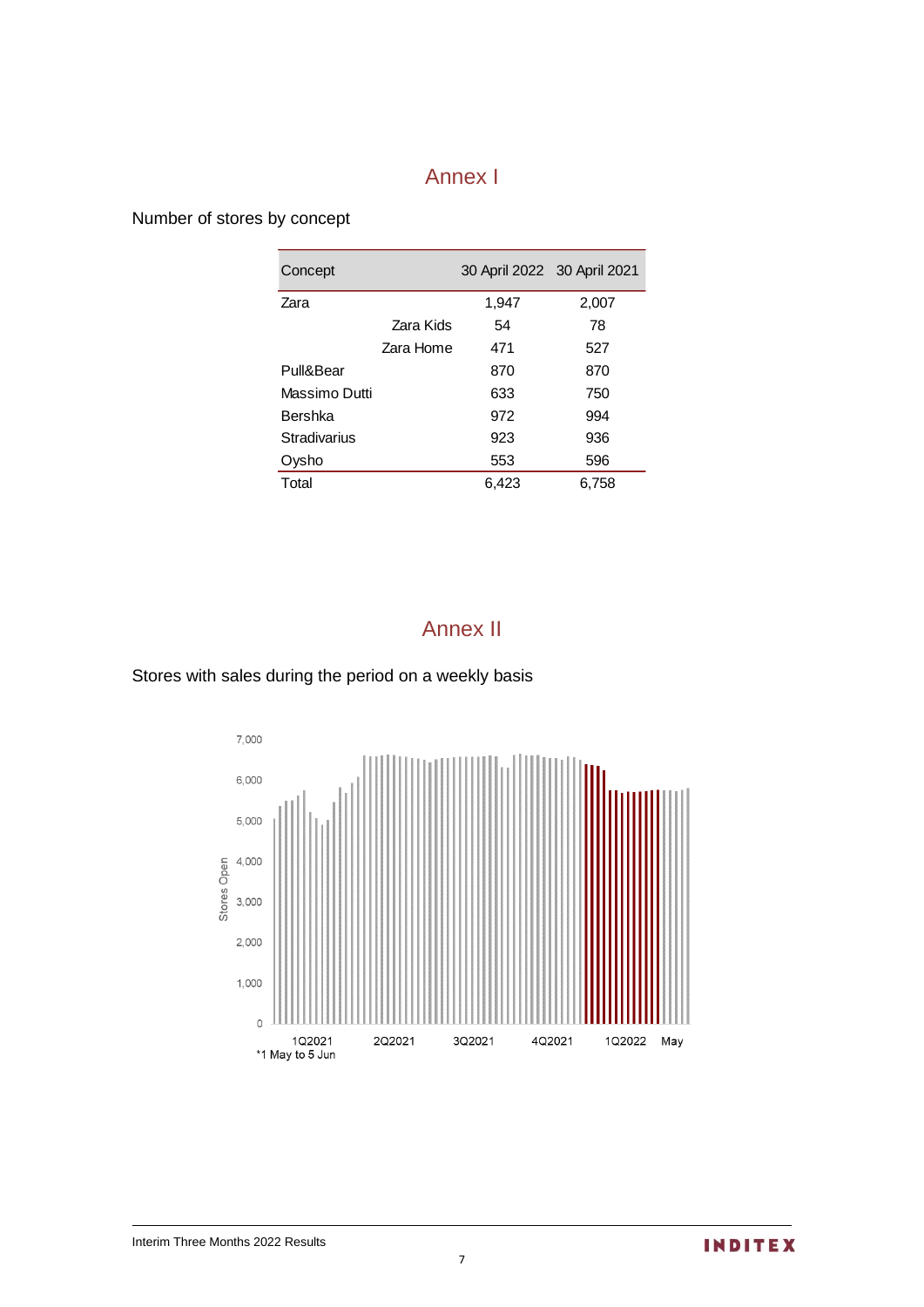# Annex III

Breakdown of Financial results

| <b>Million Euros</b>            | 1Q2022 | 1Q2021 |
|---------------------------------|--------|--------|
| Net financial income (losses)   | (2)    | (5)    |
| Lease financial expenses        | (22)   | (25)   |
| Foreign exchange gains (losses) | '25)   | (4)    |
| Total                           | (49    | (34)   |

The Gross Margin, EBITDA, EBIT, PBT, ROE, ROCE, working capital, average net financial debt, net financial position, Store operating profit and Earnings by individual quarters, Sales growth at constant exchange rates, and Sales in comparable stores are defined in the introduction to the Consolidated Annual Accounts 2021.